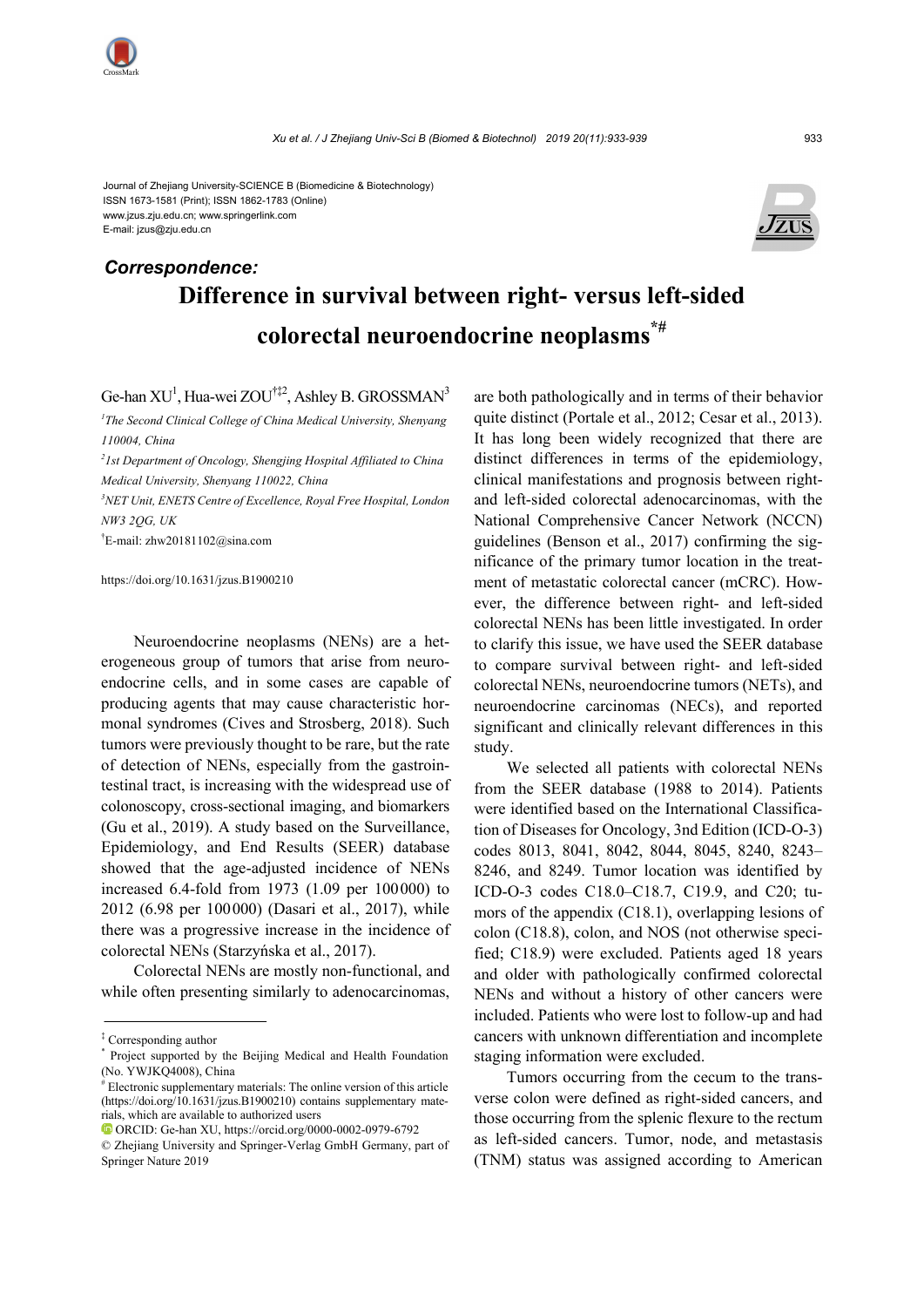Joint Committee on Cancer (AJCC) stage group (8th Edition). Survival time was calculated as the period from the date of diagnosis until death or the last time of follow-up (December 31, 2014). We used cancerspecific survival as the main study outcome to evaluate differences in survival. Individuals who were alive at last follow-up or who died from non-NEN causes were treated as censored observations. Appropriate statistical analysis was performed with the SPSS 21.0 statistics software (including Chi-square test, Kaplan-Meier method, and Cox proportional hazard regression). We also included a stage–location interaction term in the model because of the significant interaction between stage and tumor location (*P*<0.001). All tests of significance used two-sided *P* values at the *P*<0.05 level.

A total of 4136 patients were included in this study (Table 1). The median age at diagnosis was 58.0 years (mean, 59.4 years). Left-sided colorectal NENs were noted in 63.0% of patients (*n*=2607), of which the most frequent site was the rectum (87.4%), while 37.0% (*n*=1529) had right-sided colonic NENs, of which the most frequent site was the cecum (60.7%). Patients with right-sided colonic NENs, compared with those who had left-sided colorectal NENs, were

slightly more likely to be female (53.0% vs. 49.0%,  $P=0.013$ ), and were significantly older  $(61.6\%$  vs. 37.6%; *P*<0.001). The majority of the right-sided colonic NENs were stage IV (48.3%) and poorly differentiated (39.8%), while those on the left were mainly stage I (63.8%) and highly differentiated (61.9%).

Univariate survival analysis demonstrated that right-sided colonic NENs had a significantly worse survival than left-sided colorectal NENs (5-year survival rate 72.2% vs. 41.8%; *P*<0.001), while multivariate analysis confirmed that right-sided colonic NENs had a higher risk of death than left-sided colorectal NENs (hazard ratio (HR), 2.13; 95% confidence interval (CI), 1.31–3.46; *P*=0.002) (Table S1). However, this relationship was not consistent across tumor stage (Fig. 1). Multivariate analysis confirmed that right-sided colonic NENs had a higher risk of death than left-sided colorectal NENs in stage I (HR, 19.31; 95% CI, 3.80–98.10; *P*<0.001) and stage IV (HR, 1.16; 95% CI, 1.01–1.33; *P*=0.033), while stage III right-sided colonic NENs had a lower risk of death (HR, 0.68; 95% CI, 0.54–0.86; *P*=0.001), with no significant difference in risk of death between rightand left-sided colorectal NENs for stage II (HR, 0.72; 95% CI, 0.41–1.28; *P*=0.267).

| Characteristics           | Overall $(n=4136)$ | Left-sided $(n=2607; 63.0\%)$ | Right-sided $(n=1529; 37.0\%)$ | $\boldsymbol{P}$ |
|---------------------------|--------------------|-------------------------------|--------------------------------|------------------|
| Sex                       |                    |                               |                                | 0.013            |
| Women                     | 2089 (50.5%)       | 1278 (49.0%)                  | 811 (53.0%)                    |                  |
| Men                       | 2047 (49.5%)       | 1329 (51.0%)                  | 718 (47.0%)                    |                  |
| Race                      |                    |                               |                                | < 0.001          |
| White                     | 2899 (70.1%)       | 1623(62.3%)                   | 1276 (83.5%)                   |                  |
| <b>Black</b>              | 692 (16.7%)        | 511 (19.6%)                   | 181 (11.8%)                    |                  |
| Asian or Pacific islander | 473 (11.4%)        | 405 $(15.5\%)$                | 68 (4.4%)                      |                  |
| Unknown                   | 72(1.7%)           | 68 (2.6%)                     | $4(0.3\%)$                     |                  |
| Age (years)               |                    |                               |                                | < 0.001          |
| < 60                      | 2215 (53.6%)       | $1628(62.4\%)$                | 587 (38.4%)                    |                  |
| $\geq 60$                 | 1921 (46.4%)       | 979 (37.6%)                   | 942 (61.6%)                    |                  |
| Tumor stage               |                    |                               |                                | < 0.001          |
| I                         | $1700(41.1\%)$     | $1664(63.8\%)$                | $36(2.4\%)$                    |                  |
| $\mathbf{I}$              | 337 $(8.1\%)$      | $195(7.5\%)$                  | $142(9.3\%)$                   |                  |
| III                       | 868 (21.0%)        | $256(9.8\%)$                  | $612(40.0\%)$                  |                  |
| IV                        | 1231 (29.8%)       | 492 (18.9%)                   | 739 (48.3%)                    |                  |
| Tumor grade               |                    |                               |                                | < 0.001          |
| Well differentiated       | 2026 (49.0%)       | $1614(61.9\%)$                | 412 (26.9%)                    |                  |
| Moderately differentiated | $603(14.6\%)$      | $362(13.9\%)$                 | 241 (15.8%)                    |                  |
| Poorly differentiated     | 1014 (24.5%)       | $406(15.6\%)$                 | 608 (39.8%)                    |                  |
| Undifferentiated          | 493 (11.9%)        | $225(8.6\%)$                  | 268 (17.5%)                    |                  |
| Surgery                   |                    |                               |                                | 0.657            |
| No/unknown                | 778 (18.8%)        | 485 (18.6%)                   | 293 (19.2%)                    |                  |
| Yes                       | 3358 (81.2%)       | 2122 (81.4%)                  | 1236 (80.8%)                   |                  |

**Table 1 Demographics and clinical characteristics of patients with colorectal NENs** 

Data are expressed as number (percentage)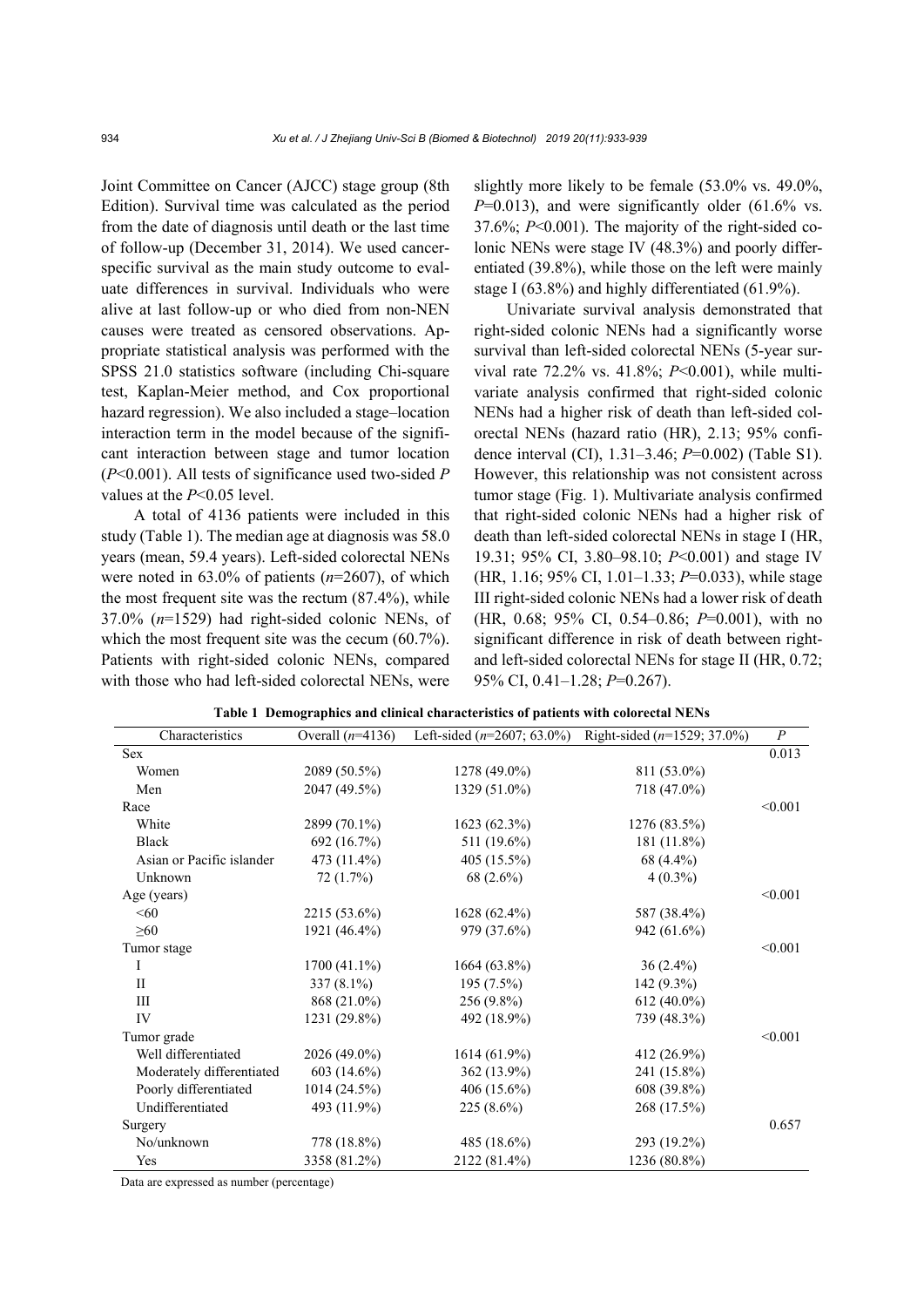



We subsequently analyzed differences in survival just between the rectal and cecal NENs (Fig. 2). There was no difference in risk of death between these two tumors for stages I, II, and IV (*P*=0.990, *P*=0.369, and *P*=0.213, respectively), while cecal NENs had a lower risk of death in stage III (*P*=0.013). Then, specifically excluding the rectal and cecal NENs, no significant difference in risk of death between right- and left-sided colorectal NENs was seen for stage I (not available (NA); *P*=0.471), stage II (HR, 1.21; 95% CI, 0.34–4.35; *P*=0.773), stage III (HR, 0.76; 95% CI, 0.53–1.09; *P*=0.132), or stage IV (HR, 1.09; 95% CI, 0.87–1.36; *P*=0.471) tumors (Table 2).

Then cancers with highly and moderately differentiated NENs were defined as NETs, while those with poorly-differentiated and undifferentiated NENs were defined as NECs. Because the biological behaviors of NETs and NECs were significantly different (5-year survival rate 86.4% vs. 17.5%; *P*<0.001), we subsequently compared the prognostic difference between right- and left-sided colorectal NETs and NECs, respectively. For colorectal NETs, there was no significant difference in risk of death between right- and left-sided colorectal NETs for stage I (NA; *P*=0.923), stage II (HR, 4.62; 95% CI, 0.37–57.09; *P*=0.233), stage III (HR, 0.78; 95% CI, 0.38–1.60; *P*=0.496), or stage IV (HR, 0.76; 95% CI, 0.39–1.48; *P*=0.411) after excluding the rectal and cecal NETs. For colorectal NECs, there is also no significant difference in risk of death between rightand left-sided colorectal NECs for stage I (NA), stage II (HR, 0.72; 95% CI, 0.19–2.71; *P*=0.623), stage III (HR, 0.70; 95% CI, 0.46–1.08; *P*=0.106), or stage IV (HR, 1.13; 95% CI, 0.89–1.44; *P*=0.302) after excluding the rectal and cecal NECs.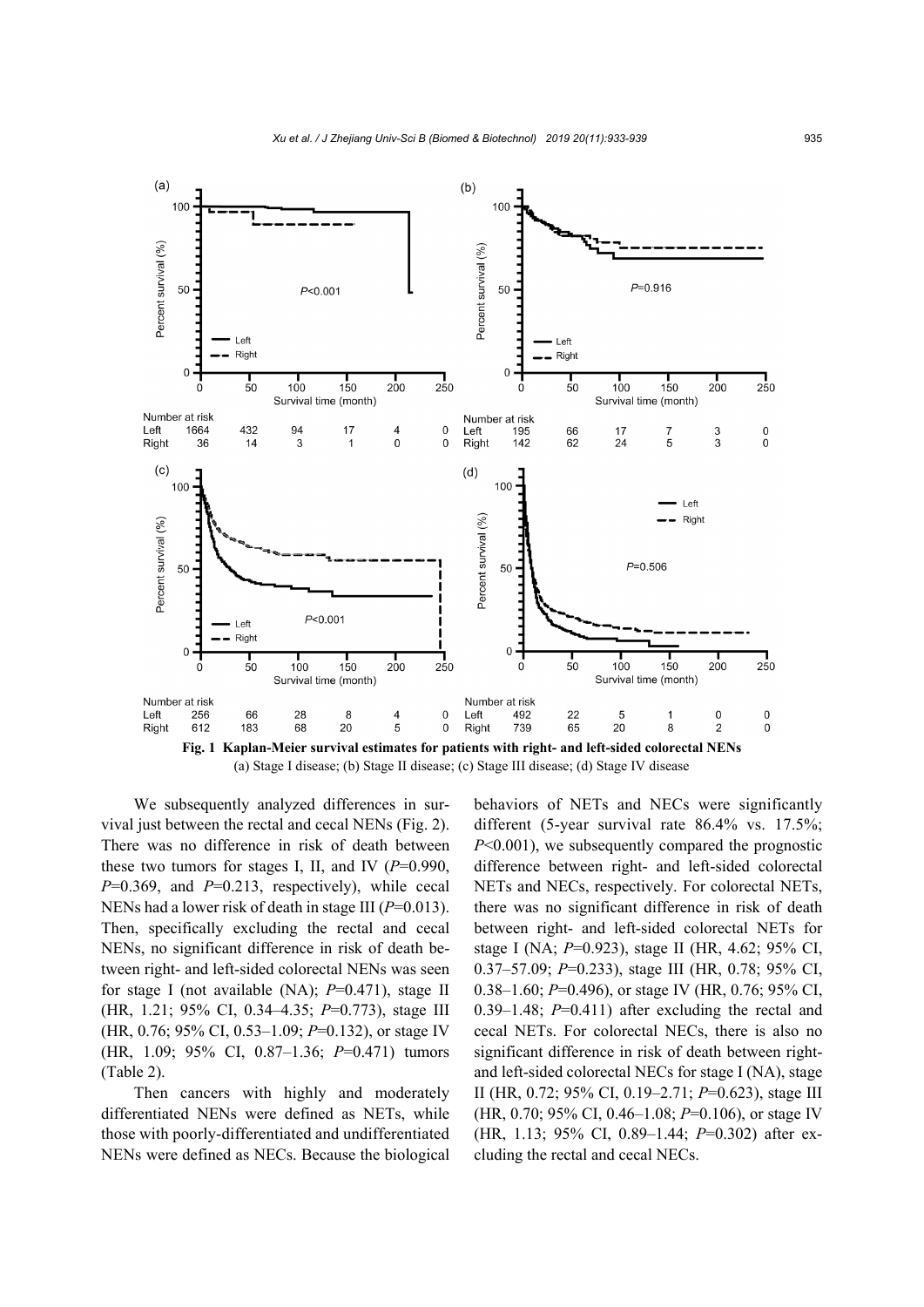

**Fig. 2 Kaplan-Meier survival estimates for patients with rectal and cecal NENs**  (a) Stage I disease; (b) Stage II disease; (c) Stage III disease; (d) Stage IV disease

Table 2 Multivariable Cox regression for cancer-specific risk of death by stage<sup>®</sup>

| NEN location            | Stage I |                | Stage II     |      | Stage III             |   | Stage IV |                              |       |       |               |       |
|-------------------------|---------|----------------|--------------|------|-----------------------|---|----------|------------------------------|-------|-------|---------------|-------|
|                         | HR      | 95% CI         | P            | HR   | 95% CI                | P | HR       | 95% CI                       | P     | HR    | 95% CI        | P     |
| Left side               | 1.00    |                |              | 1.00 |                       |   | 1.00     |                              |       | 1.00  |               |       |
| Right side              | 19 31   | $3,80 - 98,10$ | $\leq 0.001$ | 0.72 | $0.41 - 1.28$ 0.267   |   |          | $0.68$ $0.54 - 0.86$ $0.001$ |       | 1.16  | $101 - 133$   | 0.033 |
| Rectum                  | 1.00    |                |              | 1.00 |                       |   | 1.00     |                              |       | 1.00  |               |       |
| Cecum                   | NА      | NA             | 0.990        | 0.70 | $0.32 - 1.52$ $0.369$ |   | 0.67     | 0.48–0.92                    | 0.013 | 1 1 2 | $0.94 - 1.34$ | 0.213 |
| Left side $b$           | 1.00    |                |              | 1.00 |                       |   | 1.00     |                              |       | 1.00  |               |       |
| Right side <sup>b</sup> | NA      | NA             | 0.365        |      | $0.34 - 4.35$ $0.773$ |   |          | $0.76 \quad 0.53 - 1.09$     | 0.132 | 109   | $0.87 - 1.36$ | 0.471 |

<sup>a</sup> Cox regression controlling for sex, ethnicity, age, and surgery; <sup>b</sup> Exclude rectal NEN and cecal NEN. HR, hazard ratio; CI, confidence interval; NA, not available

This study compared the differences in survival between right- and left-sided colorectal NENs based on the SEER database. Differences in clinical presentation and tumor biology between right- and left-sided colorectal adenocarcinomas have been reported in several publications. Compared with leftsided colorectal adenocarcinomas, right-sided colon adenocarcinomas at diagnosis are more advanced in tumor size, vessel invasion, and lymphocytic infiltration (Meguid et al., 2008; Snaebjornsson et al., 2010;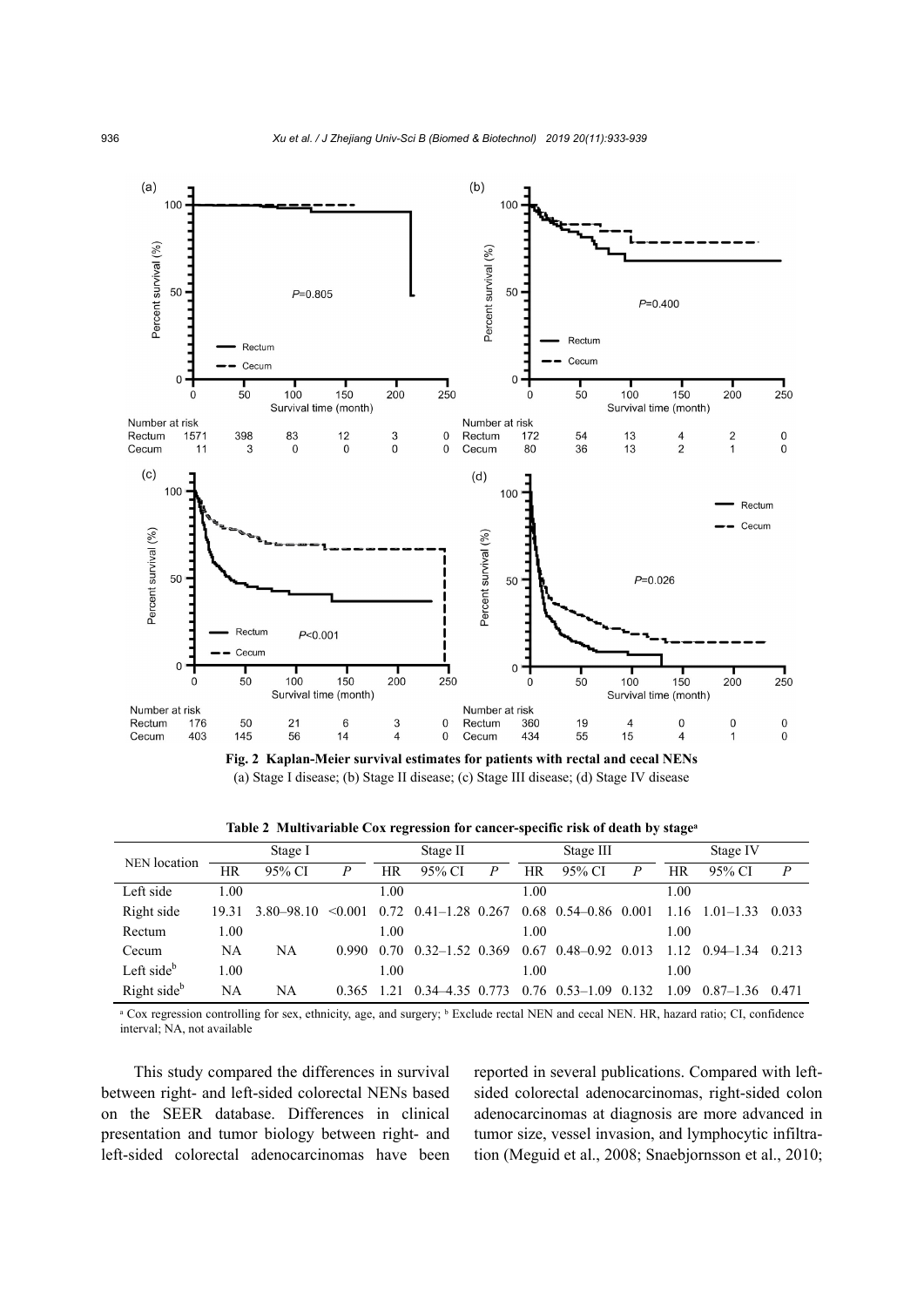Price et al., 2015; Mik et al., 2017). Although their biological behavior is different from adenocarcinoma, in this study we still found that the right-sided colonic NENs were seen in significantly older patients, present at a higher stage, and are more likely to be poorly differentiated compared to left-sided lesions. All these factors lead to a worse prognosis for patients with right-sided colonic NENs.

However, this phenomenon is not consistent across tumor stage, the survival advantage in leftsided colorectal NENs becoming less prominent with increase in staging, such that stage III left-sided colorectal NENs are associated with a relatively higher risk of death. In a study of 35618 patients with NENs based on the SEER database, Yao et al. (2008) reported the difference in survival between rectal and cecal NENs. Rectal NENs showed a better survival than cecal NENs when localized, but showed a worse survival when they demonstrated regional invasion or metastases. As rectal and cecal NENs are the predominant colorectal NENs, we further explored whether these tumors are responsible for the difference in survival between right- and left-sided colorectal NENs across tumor stage. It was found that the survival difference between right- and left-sided colorectal NENs disappeared for each stage when excluding the rectal and cecal NENs, and this was also consistent in colorectal NETs/NECs. Therefore, we found that it is the difference between rectal and cecal NETs/NECs, which affects the difference in survival between right- and left-sided colorectal NETs/NECs across tumor stage in our study.

We believe that several factors may contribute to this inconsistent difference in survival between rightand left-sided colorectal NENs across tumor stage, including subsequent treatment. Surgery is the preferred treatment for colorectal NENs, analogous to those in colorectal adenocarcinomas (Clark et al., 2009; Starzyńska et al., 2013). Stage I rectal NENs may show a better outcome with endoscopic submucosal dissection (ESD) or transanal endoscopic microsurgery (TEM). However, no difference in survival was found between rectal and cecal NENs in stage I, which we thought could be attributed to the small number of cecal NENs. The reason for the better survival of right-sided colorectal NENs in stage III remains unclear. First, we speculate that different surgical procedures may partially account for it. Total mesorectal excision (TME) or abdominoperineal amputation is recommended for rectal NENs, while resection with lymphadenectomy is recommended for cecal NENs in stage III. Second, it is possible that some cecal lesions actually arise from the appendix and extend into the cecum (Modlin et al., 2003); this process may cause the cecal NENs to show apparently better survival than rectal NENs in relation to the improved survival of appendiceal NENs. Third, microsatellite instability (MSI) may also account for this aspect: many studies have demonstrated that patients with MSI tumors have a better survival and MSI status is an independent favorable predictor of survival. MSI is predominantly seen more in right-sided colorectal adenocarcinomas than in left-side (Jernvall et al., 1999; Popat et al., 2005). Sahnane et al. (2015) found that the MSI frequency in gastrointestinal NECs is similar to that of adenocarcinoma. Finally, adjuvant chemotherapy for stage III colorectal NETs is not uniformly recommended. However, it is an important treatment for stage III NEC patients (Garcia-Carbonero et al., 2016; Dasari et al., 2017). Platinum derivatives combined with etoposide and cisplatin/carboplatin (EP/EC) are the preferred option (Mitry et al., 1999). There is little information on the differential efficacy of EP/EC between right- and left-sided colorectal NENs. To date, only a single publication (Patta and Fakih, 2011) reviewed eight cases with metastatic colorectal NECs, reporting that patients with rectal NECs showed significantly better survival than those with colonic NECs, thus suggesting that different primary tumors may respond differently to EP/EC.

This study has several limitations. First, some of the surgical information was uncertain about the exact procedure, and the SEER database does not record information of other treatment strategies such as adjuvant chemotherapy, which may impact on survival. Second, the grading of the NENs may be incorrectly made in non-expert centers, and Ki-67 is not recorded. Finally, this is a retrospective study, and while the overall numbers are large, the numbers of patients in some of the subgroup analyses are relatively few.

Despite these limitations, our study shows the difference in survival between right- and left-sided colorectal NENs, and more importantly, we have demonstrated the influence of rectal and cecal NENs on the survival difference between right- and leftsided colorectal NENs.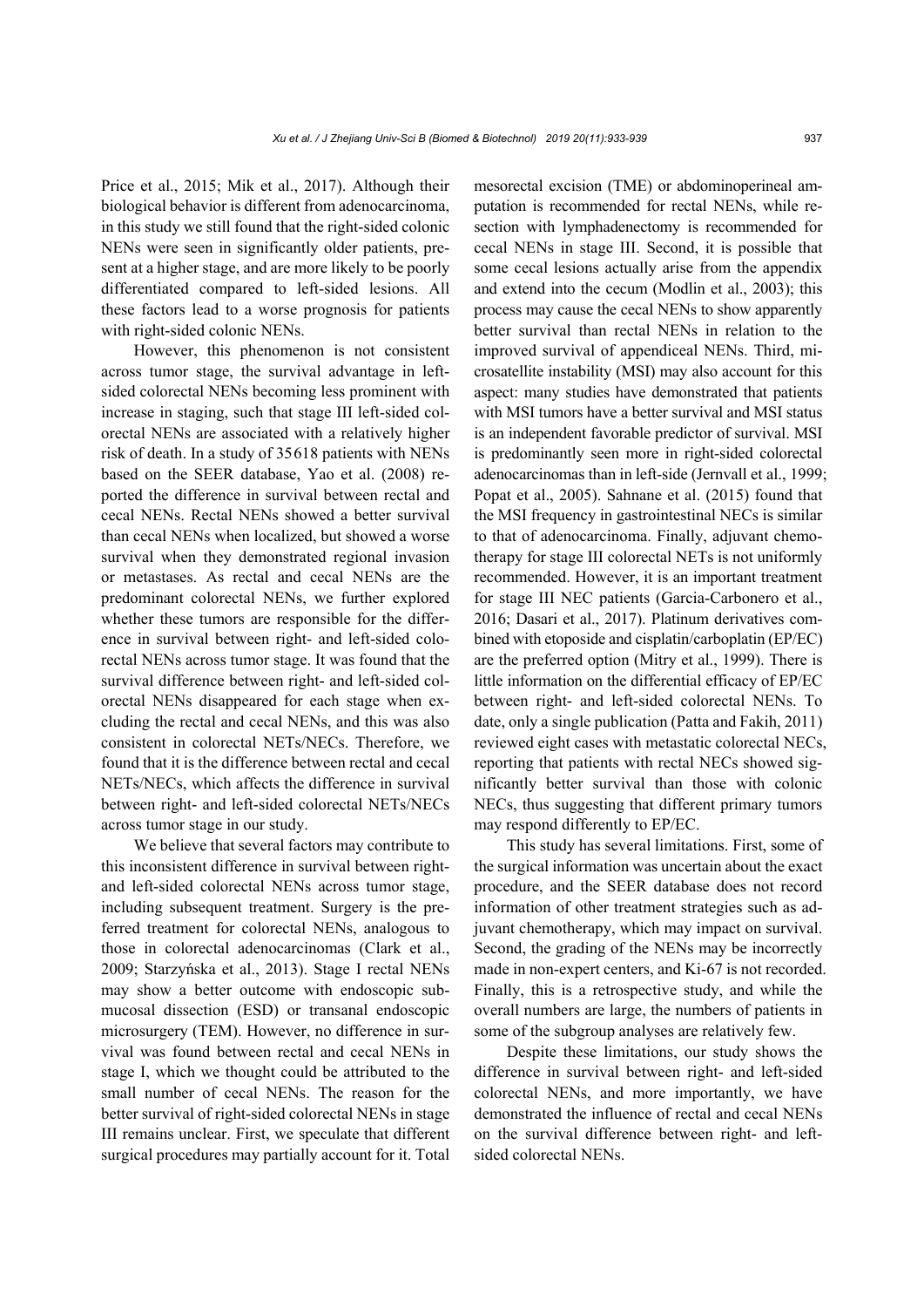#### **Contributors**

Ge-han XU collected and analyzed the data, and wrote the manuscript. Hua-wei ZOU and Ashley B. GROSSMAN contributed to the study design, data analysis, writing and editing of the manuscript. All authors have read and approved the final manuscript and, therefore, had full access to all the data in the study and take responsibility for the integrity and security of the data.

#### **Compliance with ethics guidelines**

Ge-han XU, Hua-wei ZOU, and Ashley B. GROSSMAN declare that they have no conflict of interest.

This article does not contain any studies with human or animal subjects performed by any of the authors.

#### **References**

Benson AB III, Venook AP, Cederquist L, et al., 2017. Colon Cancer, Version 1.2017, NCCN Clinical Practice Guidelines in Oncology. *J Natl Compr Canc Netw*, 15(3):370- 398.

https://doi.org/10.6004/jnccn.2017.0036

Cesar D, Zanatto RM, da Silva MV, et al., 2013. Colon and rectum neuroendocrine tumors: experience of the National Cancer Institute in Brazil. *Arq Bras Cir Dig*, 26(1): 36-39.

https://doi.org/10.1590/S0102-67202013000100008

- Cives M, Strosberg JR, 2018. Gastroenteropancreatic neuroendocrine tumors. *CA Cancer J Clin*, 68(6):471-487. https://doi.org/10.3322/caac.21493
- Clark OH, Benson AB III, Berlin JD, et al., 2009. NCCN clinical practice guidelines in oncology: neuroendocrine tumors. *J Natl Compr Canc Netw*, 7(7):712-747. https://doi.org/10.6004/jnccn.2009.0050
- Dasari A, Shen C, Halperin D, et al., 2017. Trends in the incidence, prevalence, and survival outcomes in patients with neuroendocrine tumors in the United States. *JAMA Oncol*, 3(10):1335-1342.

https://doi.org/10.1001/jamaoncol.2017.0589

- Garcia-Carbonero R, Sorbye H, Baudin E, et al., 2016. ENETS consensus guidelines for high-grade gastroenteropancreatic neuroendocrine tumors and neuroendocrine carcinomas. *Neuroendocrinology*, 103(2):186-194. https://doi.org/10.1159/000443172
- Gu Q, Lin YM, Cen L, et al., 2019. Endoscopic ultrasonography is useful in the diagnosis and treatment of rectal neuroendocrine neoplasms: a case series. *J Zhejiang Univ-Sci B (Biomed & Biotechnol)*, 20(10):861-864. https://doi.org/10.1631/jzus.B1900168
- Jernvall P, Mäkinen MJ, Karttunen TJ, et al., 1999. Microsatellite instability: impact on cancer progression in proximal and distal colorectal cancers. *Eur J Cancer*, 35(2): 197-201.

https://doi.org/10.1016/S0959-8049(98)00306-2

Meguid RA, Slidell MB, Wolfgang CL, et al., 2008. Is there a

difference in survival between right- versus left-sided colon cancers? *Ann Surg Oncol*, 15(9):2388-2394. https://doi.org/10.1245/s10434-008-0015-y

- Mik M, Berut M, Dziki L, et al., 2017. Right- and left-sided colon cancer—clinical and pathological differences of the disease entity in one organ. *Arch Med Sci*, 13(1):157-162. https://doi.org/10.5114/aoms.2016.58596
- Mitry E, Baudin E, Ducreux M, et al., 1999. Treatment of poorly differentiated neuroendocrine tumours with etoposide and cisplatin. *Br J Cancer*, 81(8):1351-1355. https://doi.org/10.1038/sj.bjc.6690325
- Modlin IM, Lye KD, Kidd M, 2003. A 5-decade analysis of 13,715 carcinoid tumors. *Cancer*, 97(4):934-959. https://doi.org/10.1002/cncr.11105
- Patta A, Fakih M, 2011. First-line cisplatin plus etoposide in high-grade metastatic neuroendocrine tumors of colon and rectum (MCRC NET): review of 8 cases. *Anticancer Res*, 31(3):975-978.
- Popat S, Hubner R, Houlston RS, 2005. Systematic review of microsatellite instability and colorectal cancer prognosis. *J Clin Oncol*, 23(3):609-618.
	- https://doi.org/10.1200/JCO.2005.01.086
- Portale TR, Branca A, Pesce A, et al., 2012. Neuroendocrine carcinoma of colon and rectum: a rare neoplasia with a poor prognosis. *Minerva Chir*, 67(3):283-284.
- Price TJ, Beeke C, Ullah S, et al., 2015. Does the primary site of colorectal cancer impact outcomes for patients with metastatic disease? *Cancer*, 121(6):830-835. https://doi.org/10.1002/cncr.29129
- Sahnane N, Furlan D, Monti M, et al., 2015. Microsatellite unstable gastrointestinal neuroendocrine carcinomas: a new clinicopathologic entity. *Endocr Relat Cancer*, 22(1): 35-45.

https://doi.org/10.1530/ERC-14-0410

Snaebjornsson P, Jonasson L, Jonsson T, et al., 2010. Colon cancer in Iceland—a nationwide comparative study on various pathology parameters with respect to right and left tumor location and patients age. *Int J Cancer*, 127(11): 2645-2653.

https://doi.org/10.1002/ijc.25258

- Starzyńska T, Deptała A, Królicki L, et al., 2013. Colorectal neuroendocrine neoplasms—management guidelines (recommended by the Polish Network of Neuroendocrine Tumours). *Endokrynol Pol*, 64(6):494-504. https://doi.org/10.5603/EP.2013.0032
- Starzyńska T, Londzin-Olesik M, Bałdys-Waligórska A, et al., 2017. Colorectal neuroendocrine neoplasms—management guidelines (recommended by the Polish Network of Neuroendocrine Tumours). *Endokrynol Pol*, 68(2):250-260. https://doi.org/10.5603/EP.2017.0019
- Yao JC, Hassan MM, Phan A, et al., 2008. One hundred years after "carcinoid": epidemiology of and prognostic factors for neuroendocrine tumors in 35,825 cases in the United States. *J Clin Oncol*, 26(18):3063-3072 https://doi.org/10.1200/JCO.2007.15.4377